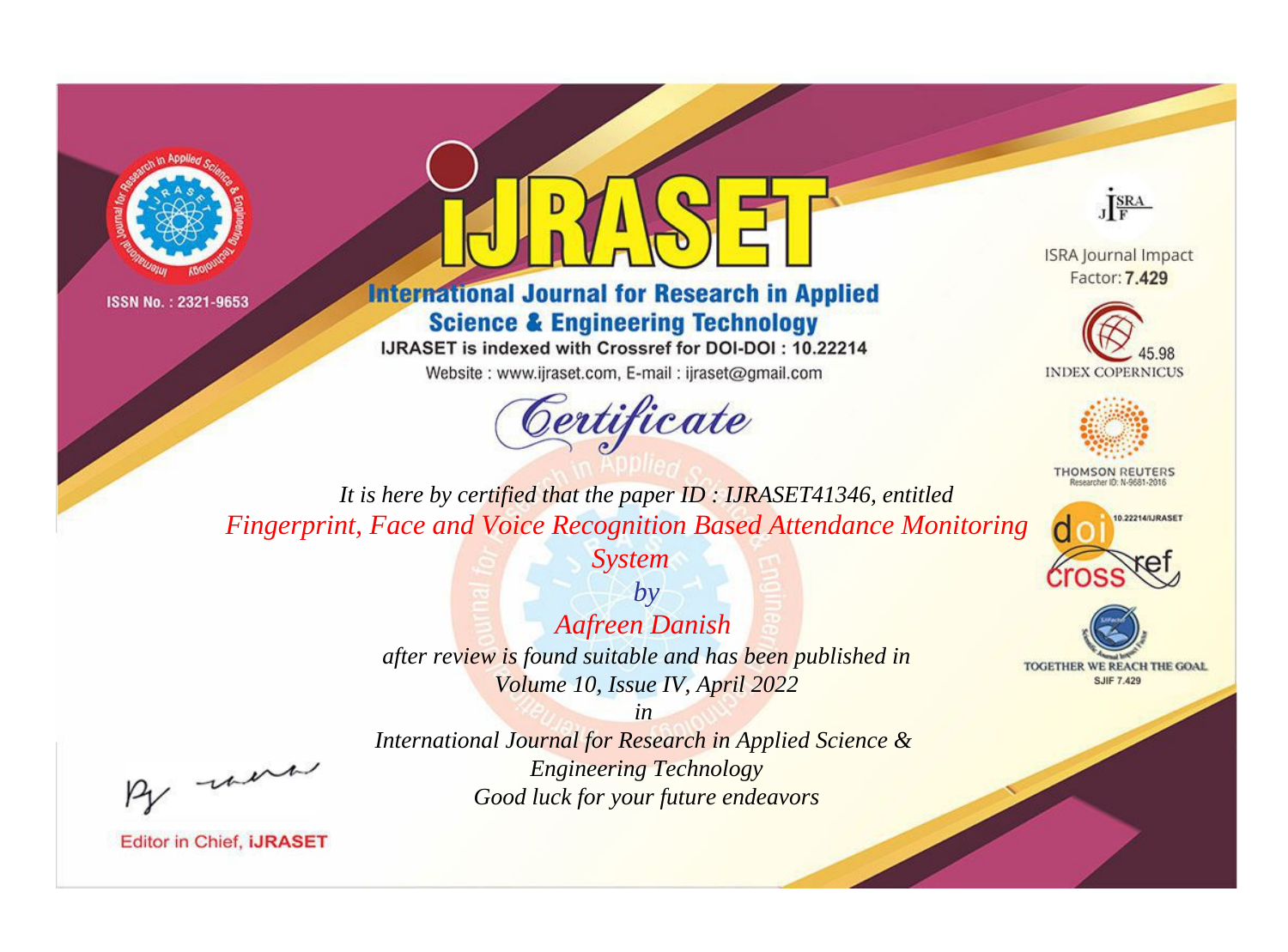



# **International Journal for Research in Applied Science & Engineering Technology**

IJRASET is indexed with Crossref for DOI-DOI: 10.22214

Website: www.ijraset.com, E-mail: ijraset@gmail.com





**ISRA Journal Impact** Factor: 7.429





**THOMSON REUTERS** 



TOGETHER WE REACH THE GOAL **SJIF 7.429** 

*It is here by certified that the paper ID : IJRASET41346, entitled Fingerprint, Face and Voice Recognition Based Attendance Monitoring* 

*System*

*by Khushali Hedau after review is found suitable and has been published in Volume 10, Issue IV, April 2022*

, were

*International Journal for Research in Applied Science & Engineering Technology Good luck for your future endeavors*

*in*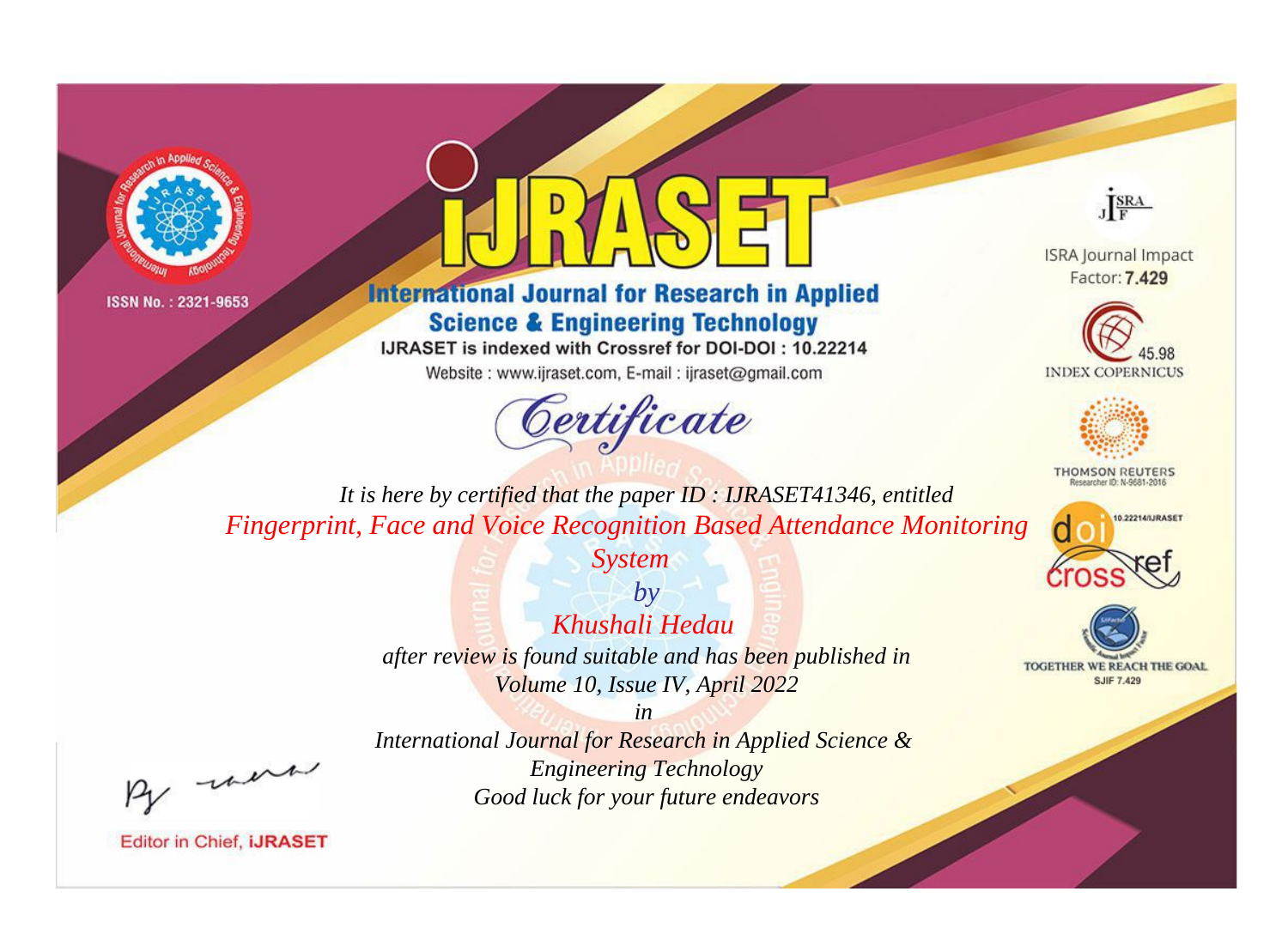



# **International Journal for Research in Applied Science & Engineering Technology**

IJRASET is indexed with Crossref for DOI-DOI: 10.22214

Website: www.ijraset.com, E-mail: ijraset@gmail.com





**ISRA Journal Impact** Factor: 7.429





**THOMSON REUTERS** 



TOGETHER WE REACH THE GOAL **SJIF 7.429** 

*It is here by certified that the paper ID : IJRASET41346, entitled Fingerprint, Face and Voice Recognition Based Attendance Monitoring* 

*System*

*by Diksha Ukey after review is found suitable and has been published in Volume 10, Issue IV, April 2022*

, un

*International Journal for Research in Applied Science & Engineering Technology Good luck for your future endeavors*

*in*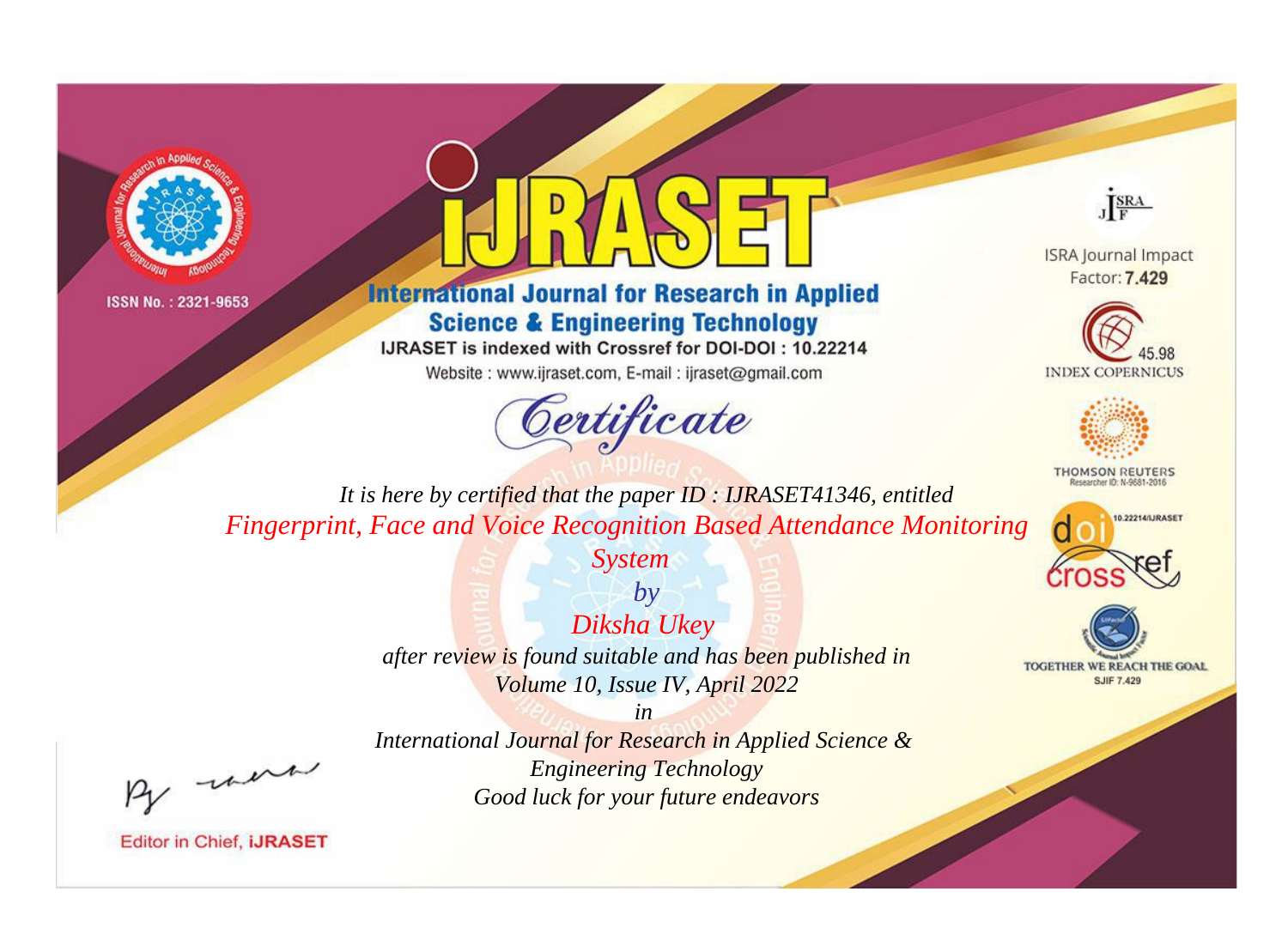



# **International Journal for Research in Applied Science & Engineering Technology**

IJRASET is indexed with Crossref for DOI-DOI : 10.22214

Website: www.ijraset.com, E-mail: ijraset@gmail.com



JERA

**ISRA Journal Impact** Factor: 7.429





**THOMSON REUTERS** 



TOGETHER WE REACH THE GOAL **SJIF 7.429** 

It is here by certified that the paper ID: IJRASET41346, entitled **Fingerprint, Face and Voice Recognition Based Attendance Monitoring** 

**System** 

 $b\nu$ Anisha Walde after review is found suitable and has been published in Volume 10, Issue IV, April 2022

-were

International Journal for Research in Applied Science & **Engineering Technology** Good luck for your future endeavors

 $in$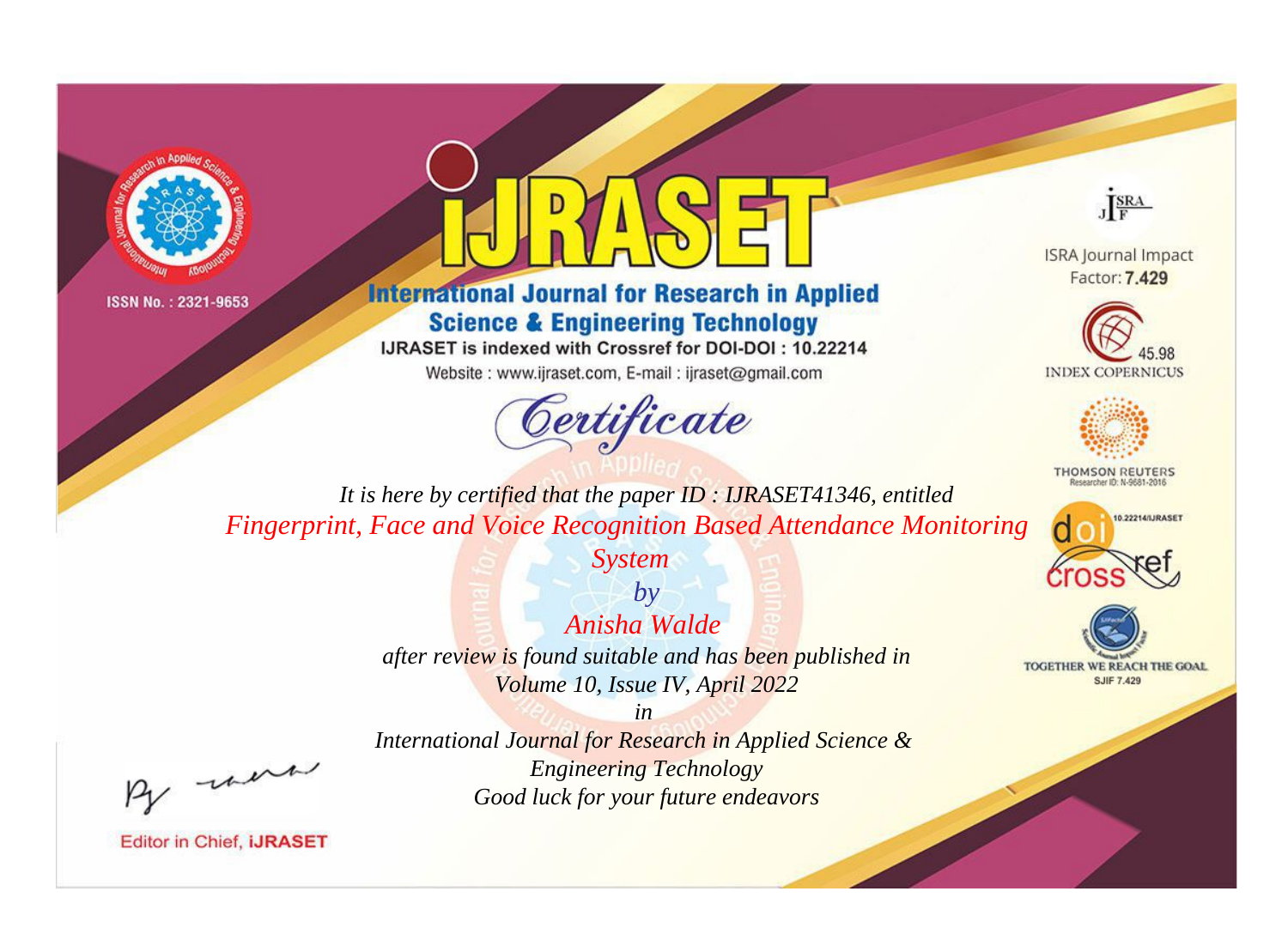



# **International Journal for Research in Applied Science & Engineering Technology**

IJRASET is indexed with Crossref for DOI-DOI: 10.22214

Website: www.ijraset.com, E-mail: ijraset@gmail.com





**ISRA Journal Impact** Factor: 7.429





**THOMSON REUTERS** 



TOGETHER WE REACH THE GOAL **SJIF 7.429** 

*It is here by certified that the paper ID : IJRASET41346, entitled Fingerprint, Face and Voice Recognition Based Attendance Monitoring* 

*System*

*by Uzma Sohail Sheikh after review is found suitable and has been published in Volume 10, Issue IV, April 2022*

, were

*International Journal for Research in Applied Science & Engineering Technology Good luck for your future endeavors*

*in*